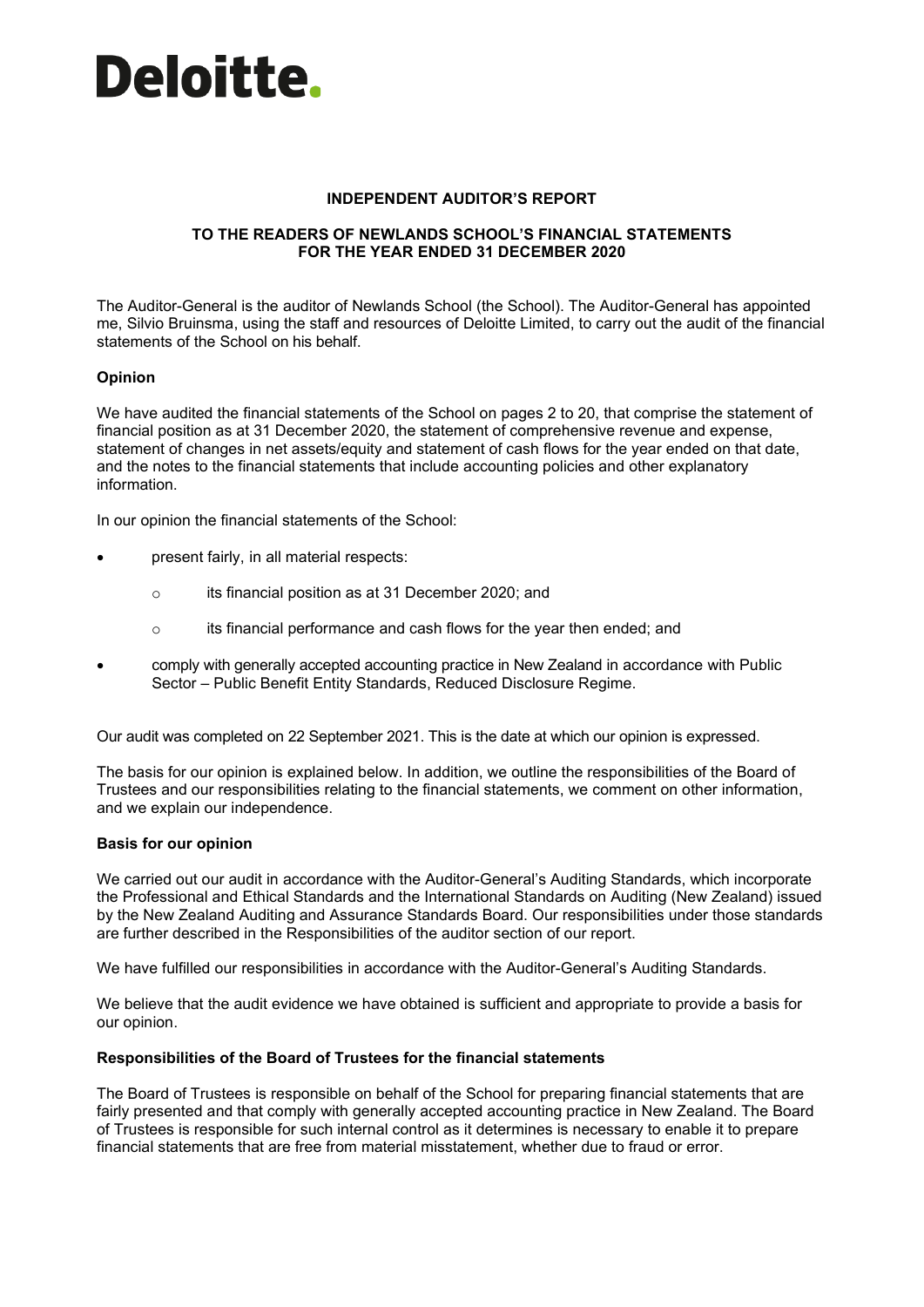# Deloitte.

In preparing the financial statements, the Board of Trustees is responsible on behalf of the School for assessing the School's ability to continue as a going concern. The Board of Trustees is also responsible for disclosing, as applicable, matters related to going concern and using the going concern basis of accounting, unless there is an intention to close or merge the School, or there is no realistic alternative but to do so.

The Board's responsibilities, in terms of the requirements of the Education and Training Act 2020, arise from section 87 of the Education Act 1989.

## **Responsibilities of the auditor for the audit of the financial statements**

Our objectives are to obtain reasonable assurance about whether the financial statements, as a whole, are free from material misstatement, whether due to fraud or error, and to issue an auditor's report that includes our opinion.

Reasonable assurance is a high level of assurance, but is not a guarantee that an audit carried out in accordance with the Auditor-General's Auditing Standards will always detect a material misstatement when it exists. Misstatements are differences or omissions of amounts or disclosures, and can arise from fraud or error. Misstatements are considered material if, individually or in the aggregate, they could reasonably be expected to influence the decisions of readers taken on the basis of these financial statements.

For the budget information reported in the financial statements, our procedures were limited to checking that the information agreed to the School's approved budget.

We did not evaluate the security and controls over the electronic publication of the financial statements.

As part of an audit in accordance with the Auditor-General's Auditing Standards, we exercise professional judgement and maintain professional scepticism throughout the audit. Also:

- We identify and assess the risks of material misstatement of the financial statements, whether due to fraud or error, design and perform audit procedures responsive to those risks, and obtain audit evidence that is sufficient and appropriate to provide a basis for our opinion. The risk of not detecting a material misstatement resulting from fraud is higher than for one resulting from error, as fraud may involve collusion, forgery, intentional omissions, misrepresentations, or the override of internal control.
- We obtain an understanding of internal control relevant to the audit in order to design audit procedures that are appropriate in the circumstances, but not for the purpose of expressing an opinion on the effectiveness of the School's internal control.
- We evaluate the appropriateness of accounting policies used and the reasonableness of accounting estimates and related disclosures made by the Board of Trustees.
- We conclude on the appropriateness of the use of the going concern basis of accounting by the Board of Trustees and, based on the audit evidence obtained, whether a material uncertainty exists related to events or conditions that may cast significant doubt on the School's ability to continue as a going concern. If we conclude that a material uncertainty exists, we are required to draw attention in our auditor's report to the related disclosures in the financial statements or, if such disclosures are inadequate, to modify our opinion. Our conclusions are based on the audit evidence obtained up to the date of our auditor's report. However, future events or conditions may cause the School to cease to continue as a going concern.
- We evaluate the overall presentation, structure and content of the financial statements, including the disclosures, and whether the financial statements represent the underlying transactions and events in a manner that achieves fair presentation.